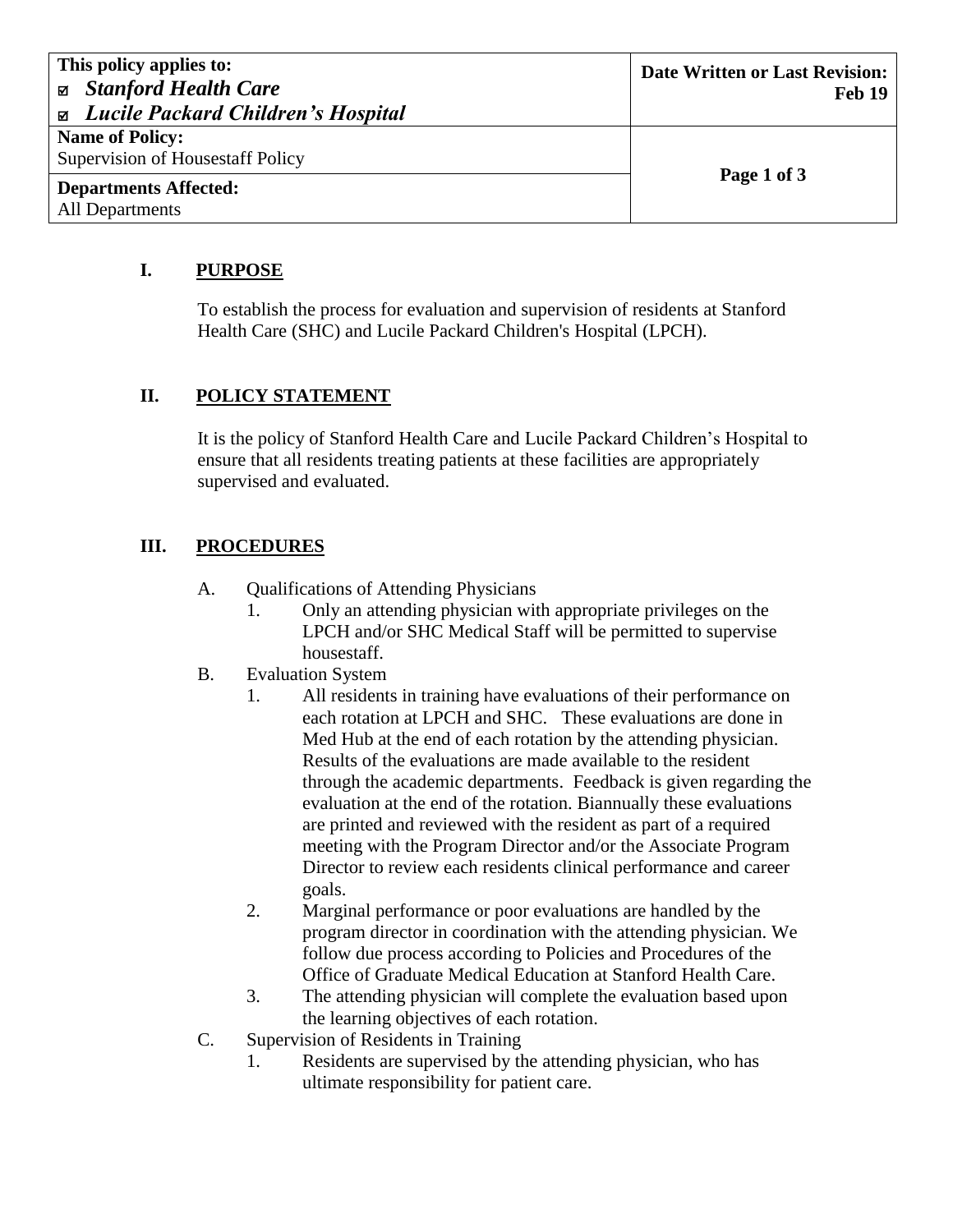| This policy applies to:<br><b>Stanford Health Care</b><br>図 |                                                                                                                               | <b>Date Written or Last Revision:</b><br><b>Feb 19</b> |
|-------------------------------------------------------------|-------------------------------------------------------------------------------------------------------------------------------|--------------------------------------------------------|
| <b><math>\Xi</math></b> Lucile Packard Children's Hospital  |                                                                                                                               |                                                        |
| <b>Name of Policy:</b>                                      |                                                                                                                               |                                                        |
| Supervision of Housestaff Policy                            |                                                                                                                               |                                                        |
| <b>Departments Affected:</b>                                |                                                                                                                               | Page 2 of 3                                            |
| All Departments                                             |                                                                                                                               |                                                        |
| 2.                                                          | PGY-1 residents work directly under the supervision of the PGY 2<br>residents or above who report to the attending physician. |                                                        |
| 3.                                                          | All orders done by the PGY-1's are approved by the supervising                                                                |                                                        |

- resident or attending physician.
- 4. The resident and the attending physician must complete a history and physical within twenty four (24) hours if they are the primary physicians for the patients.
- 5. At the time of discharge, a discharge summary is done. For patients with a hospital stay less than 48 hours, a note in the chart and discharge instructions must be filled completed. For all other patients, a discharge summary must be completed and authenticated within 14 days.
- 6. All significant changes in the status of the patient must be reported to the attending physician and indicated in the progress notes.
- 7. The roles and responsibilities of residents on each service, unit, clinic or rotation are in the various academic departments and are located on the School of Medicine (SOM) Website for the respective departments.

## **IV. RELATED DOCUMENTS**

- . A. LPCH and SHC Medical Staff Bylaws
- B. The Joint Commission Standards
- C. RRC Guidelines

# **V. DOCUMENT INFORMATION**

A. Legal Authority/References

1.

- 2.
- B. Author/Original Date Madelyn (Lynn) Kahana, M.D. Program Director, Debra Green, Director, Medical Staff and House Staff Services
- C. Gatekeeper of Original Document Medical Staff Services
- D. Distribution and Training Requirements
	- 1. This policy resides in the Medical Staff Manuals of SHC and LPCH.
- E. Review and Renewal Requirements